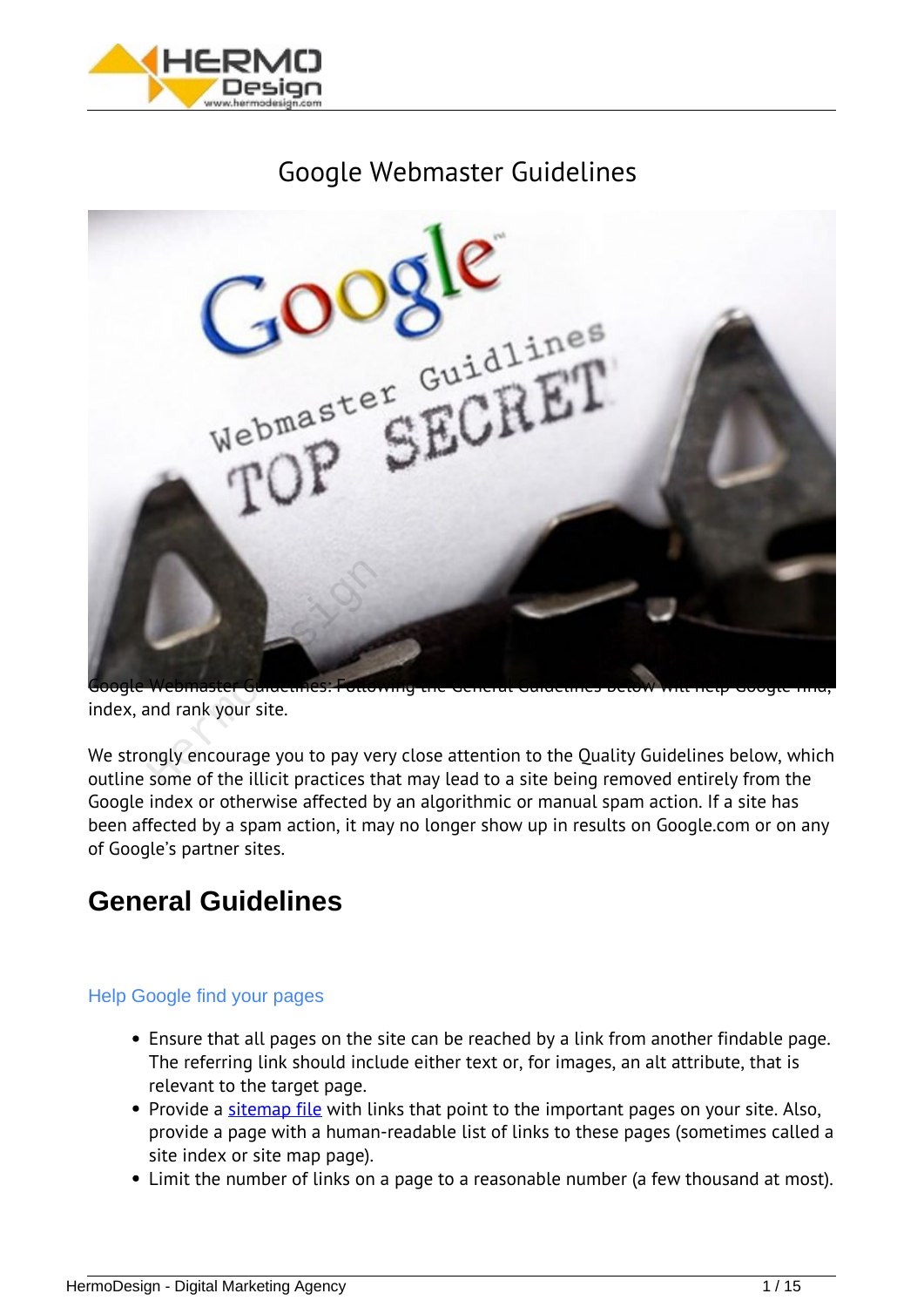

- *Make sure that your webserver correctly supports the If-Modified-Since HTTP header. This feature directs your webserver to tell Google if your content has changed since we last crawled your site. Supporting this feature saves you bandwidth and overhead.*
- *Use the robots.txt file on your webserver to manage your crawling budget by preventing crawling of infinite spaces such as search result pages. Keep your robots.txt file up to date. [Learn how to manage crawling with the robots.txt file.](https://developers.google.com/webmasters/control-crawl-index/docs/faq) Test the coverage and syntax of your robots.txt file using the [robots.txt testing tool.](https://www.google.com/webmasters/tools/robots-testing-tool)*

*Ways to help Google find your site:*

- *Submit it to Google at [http://www.google.com/submityourcontent/.](http://www.google.com/submityourcontent/)*
- *Submit a [Sitemap](https://support.google.com/webmasters/answer/156184) using [Google Search Console.](http://www.google.com/webmasters/tools/) Google uses your Sitemap to learn about the structure of your site and to increase our coverage of your webpages.*
- *Make sure that any sites that should know about your pages are aware your site is online.*

*Google Webmaster Guidelines*

# Help Google understand your pages

- *Create a useful, information-rich site, and write pages that clearly and accurately describe your content.* Cr[e](https://hermodesign.com/the-beginners-guide-title-tags-and-meta-descriptions/)ate a useful, information-ri<br>describe your content.<br>Think about the words users w<br>site actually includes those wo<br>Ensure that your <u>title</u> element:<br>accurate.<br>Design your site to have a clear<br>Follow our recommended best<br>
- *Think about the words users would type to find your pages, and make sure that your site actually includes those words within it.*
- *Ensure that your title elements and alt attributes are descriptive, specific, and accurate.*
- *Design your site to have a clear conceptual page hierarchy.*
- *Follow our recommended best practices for [images,](https://support.google.com/webmasters/answer/114016) [video](https://support.google.com/webmasters/answer/156442), and [structured data](https://developers.google.com/structured-data/).*
- *When using a content management system (for example, Wix or WordPress), make sure that it creates pages and links that search engines can crawl.*
- *To help Google fully understand your site's contents, allow all site assets that would significantly affect page rendering to be crawled: for example, CSS and JavaScript files that affect the understanding of the pages. The Google indexing system renders a web page as the user would see it, including images, CSS, and JavaScript files. To see which page assets that Googlebot cannot crawl, or to debug directives in your robots.txt file, use the [blocked resources report](https://www.google.com/webmasters/tools/roboted) in Search Console and the [Fetch as](https://support.google.com/webmasters/answer/6066467) [Google](https://support.google.com/webmasters/answer/6066467) and tools.*
- *Allow search bots to crawl your site without session IDs or URL parameters that track their path through the site. These techniques are useful for tracking individual user behaviour, but the access pattern of bots is entirely different. Using these techniques may result in incomplete indexing of your site, as bots may not be able to eliminate URLs that look different but actually point to the same page.*
- *Make your site's important content visible by default. Google is able to crawl HTML content hidden inside navigational elements such as tabs or expanding sections, however, we consider this content less accessible to users, and believe that you should make your most important information visible in the default page view.*
- *Make a reasonable effort to ensure that advertisement links on your pages do not*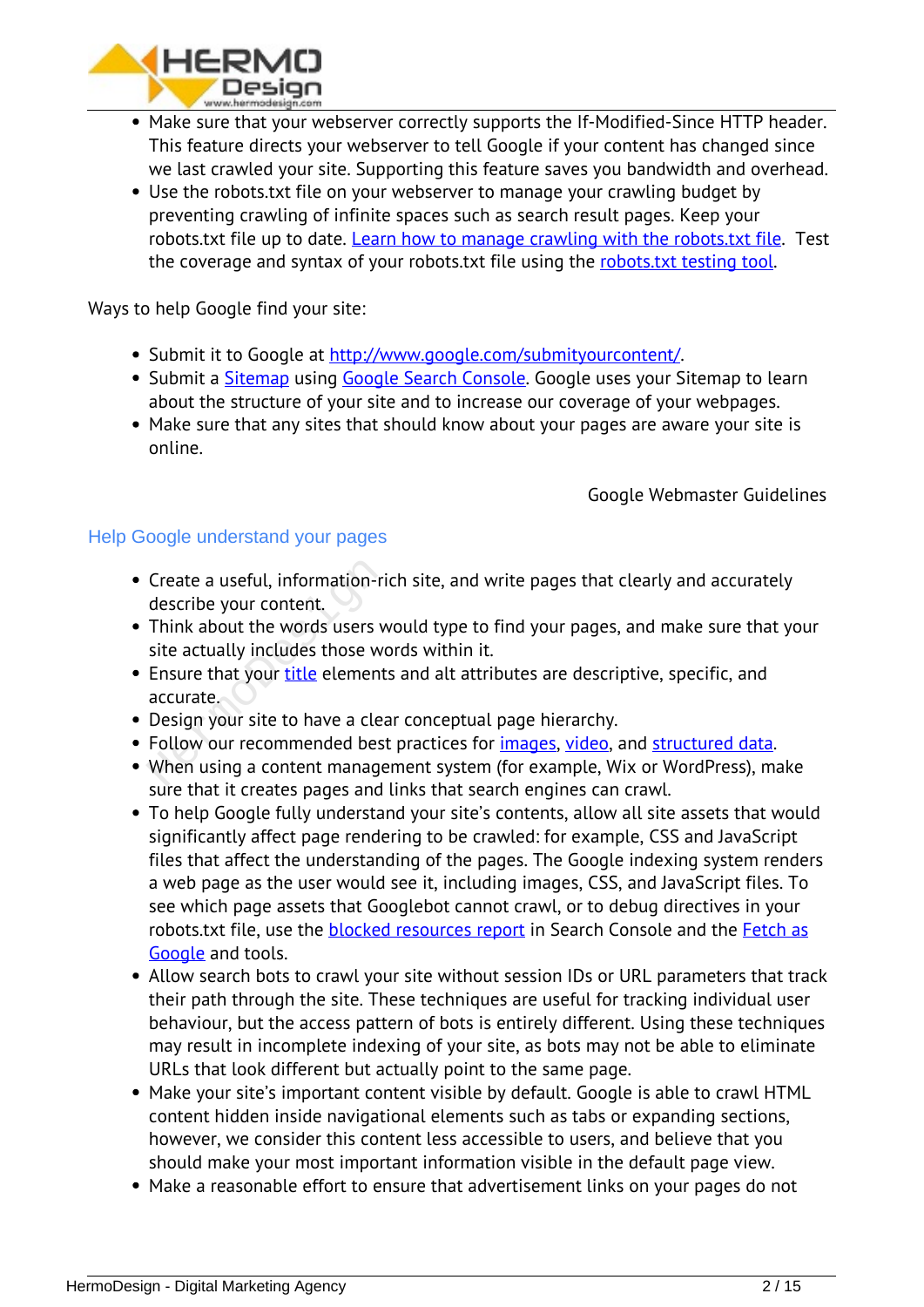

*affect search engine rankings. For example, use or rel="nofollow" to prevent advertisement links from being followed by a crawler.*

*Google Webmaster Guidelines*

### Help visitors use your pages

- *Try to use text instead of images to display important names, content, or links. If you must use images for textual content, use the alt attribute to include a few words of descriptive text.*
- *Ensure that all links go to live web pages. Use [valid HTML.](https://validator.w3.org/)*
- *Optimize your page loading times. Fast sites make users happy and improve the overall quality of the web (especially for those users with slow Internet connections). Google recommends that you use tools like page speed [Insights](https://developers.google.com/speed/pagespeed/insights/) and to test the performance of your page.*
- *Design your site for all device types and sizes, including desktops, tablets, and smartphones. Use the mobile-friendly testing tool to test how well your pages work on mobile devices, and get feedback on what needs to be fixed.*
- *Ensure that your site [appears correctly in different browsers.](https://support.google.com/webmasters/answer/100782)*
- *If possible, [secure your site's connections](https://support.google.com/webmasters/answer/6073543) with HTTPS. Encrypting interactions between the user and your website is a good practice for communication on the web.*
- *Ensure that your pages are useful for readers with visual impairments, for example, by testing usability with a screen-reader.* In possible, **Secure your site s-c**<br>between the user and your we<br>Ensure that your pages are use<br>testing usability with a screen-<br>y guidelines

*Google Webmaster Guidelines*

# *Quality guidelines*

*These quality guidelines cover the most common forms of deceptive or manipulative behaviour, but Google may respond negatively to other misleading practices not listed here. It's not safe to assume that just because a specific deceptive technique isn't included on this page, Google approves of it. Webmasters who spend their energies upholding the spirit of the basic principles will provide a much better user experience and subsequently enjoy better ranking than those who spend their time looking for loopholes they can exploit.*

*If you believe that another site is abusing Google's quality guidelines, please let us know by [filing a spam report.](https://www.google.com/webmasters/tools/spamreport) Google prefers developing scalable and automated solutions to problems, so we attempt to minimize hand-to-hand spam fighting. While we may not take manual action in response to every report, spam reports are prioritized based on user impact, and in some cases may lead to a complete removal of a spammy site from Google's search results. Not all manual actions result in removal, however. Even in cases where we take action on a reported site, the effects of these actions may not be obvious.*

#### *Basic principles*

*Make pages primarily for users, not for search engines.*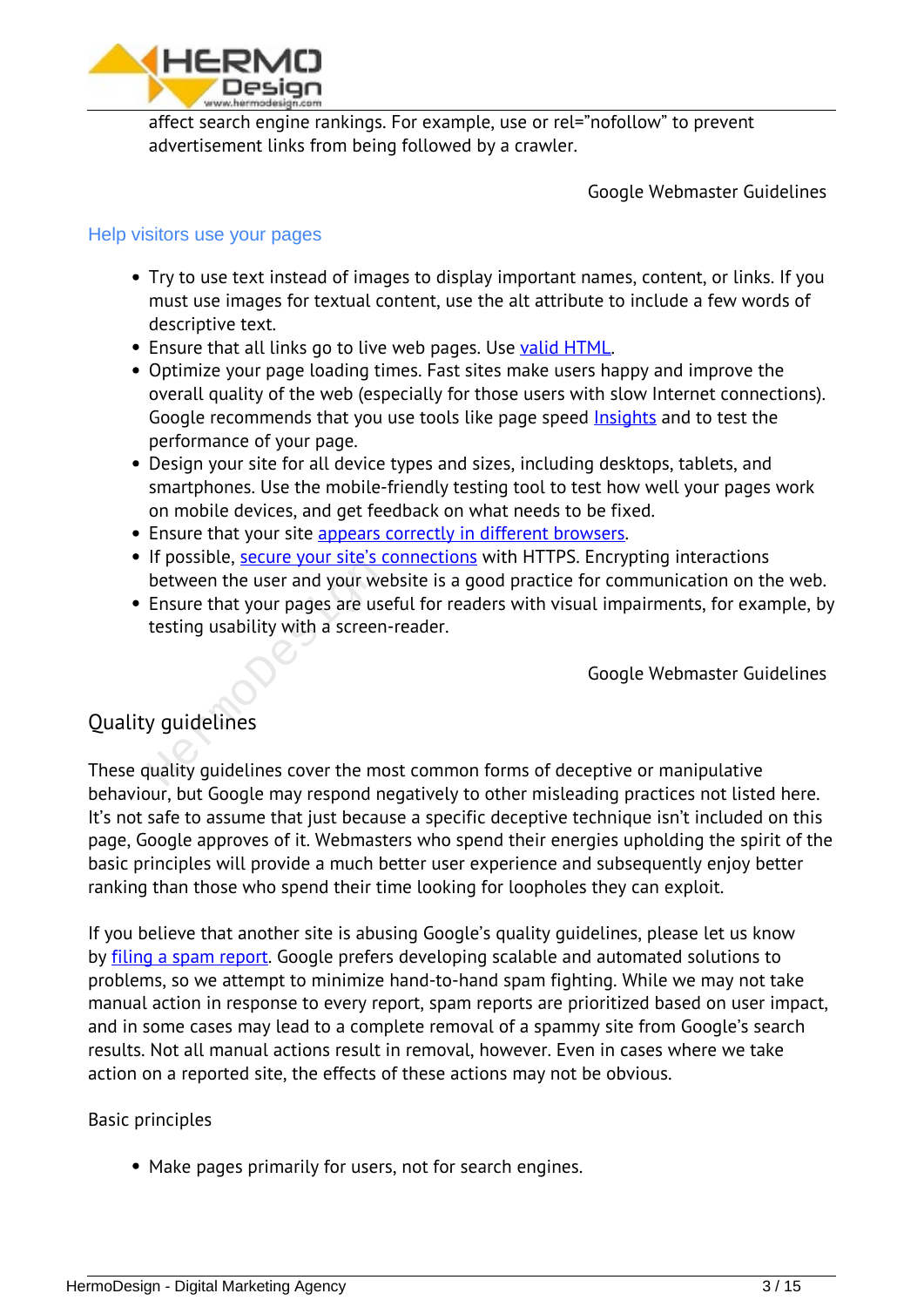

- *Don't deceive your users.*
- *Avoid tricks intended to improve search engine rankings. A good rule of thumb is whether you'd feel comfortable explaining what you've done to a website that competes with you, or to a Google employee. Another useful test is to ask, "Does this help my users? Would I do this if search engines didn't exist?"*
- *Think about what makes your website unique, valuable, or engaging. Make your website stand out from others in your field.*

# *Specific guidelines*

*Avoid the following techniques:*

*[Automatically generated content](https://support.google.com/webmasters/answer/2721306)*

*Automatically generated-or "auto-generated"-content is content that's been generated programmatically. Often this will consist of paragraphs of random text that make no sense to the reader but which may contain search keywords.*

*Some examples of auto-generated content include:*

- *Text translated by an automated tool without human review or curation before publishing* Meridian Meridian Search<br>
Stamples of auto-generated corn<br>
Text translated by an automat<br>
publishing<br>
Text generated through autom<br>
Text generated using automat<br>
Text generated from scraping<br>
Stitching or combining conten
- *Text generated through automated processes, such as [Markov chains](https://www.google.com/search?q=markov+chain)*
- *Text generated using automated synonymizing or obfuscation techniques*
- *Text generated from scraping Atom/RSS feeds or search results*
- *Stitching or combining content from different web pages without adding sufficient value*

*Google Webmaster Guidelines*

*Participating in [link schemes](https://support.google.com/webmasters/answer/66356)*

*Any links intended to manipulate [PageRank](http://en.wikipedia.org/wiki/PageRank) or a site's ranking in Google search results may be considered part of a link scheme and a violation of Google's [Webmaster Guidelines](https://support.google.com/webmasters/answer/35769). This includes any behaviour that manipulates links to your site or outgoing links from your site.*

*The following are examples of link schemes which can negatively impact a site's ranking in search results:*

*Buying or selling links that pass [PageRank](http://en.wikipedia.org/wiki/PageRank). This includes exchanging money for links, or posts that contain links; exchanging goods or services for links; or sending*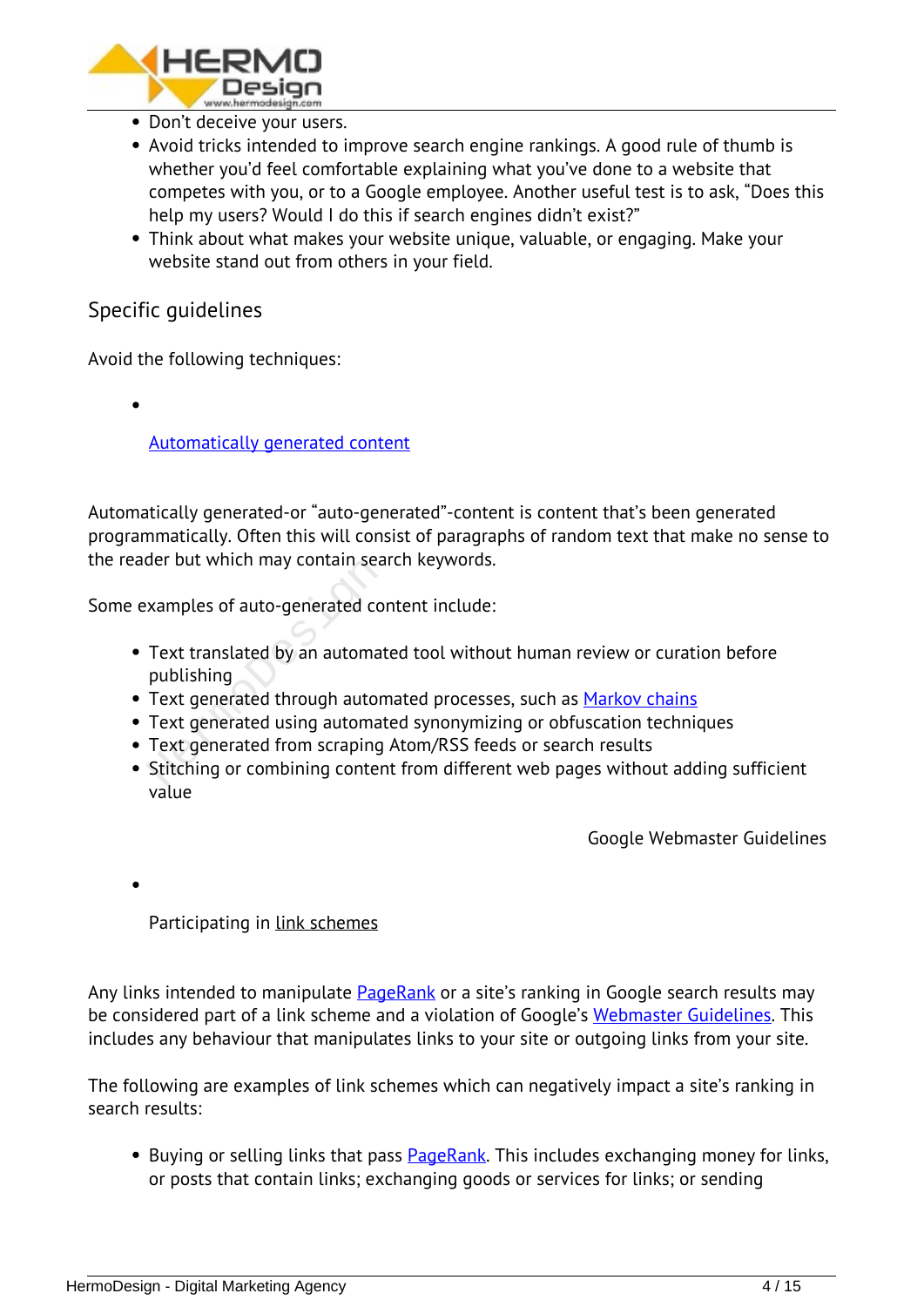

*someone a "free" product in exchange for them writing about it and including a link*

- *Excessive link exchanges ("Link to me and I'll link to you") or partner pages exclusively for the sake of cross-linking*
- *Large-scale article marketing or guest posting campaigns with keyword-rich anchor text links*
- *Using automated programs or services to create links to your site*

*Additionally, creating links that weren't editorially placed or vouched for by the site's owner on a page, otherwise known as unnatural links, can be considered a violation of our guidelines. Here are a few common examples of unnatural links that may violate our guidelines:*

- *Text advertisements that pass PageRank*
- *Advertorials or native advertising where payment is received for articles that include links that pass PageRank*
- *Links with optimized anchor text in articles or press releases distributed on other sites. For example:*

*There are many wedding rings on the market. If you want to have a wedding, you will have to pick the best ring. You will also need to buy flowers and a wedding dress.*

- *Low-quality directory or bookmark site links*
- *Keyword-rich, hidden or low-quality links embedded in widgets that are distributed across various sites, for example: Visitors to this page: 1,472* Low-quality directory or bookr<br>Keyword-rich, hidden or low-q<br>across various sites, for examp<br>Visitors to this page: 1,472<br>car insurance<br>Widely distributed links in the<br>Forum comments with optimiz<br>Thanks, that's great info!

*car insurance*

- *Widely distributed links in the footers or templates of various sites*
- *Forum comments with optimized links in the post or signature, for example: Thanks, that's great info!*

*– Paul*

*paul's pizza san diego pizza best pizza san diego*

*Note that PPC (pay-per-click) advertising links that don't pass PageRank to the buyer of the ad do not violate our guidelines. You can prevent PageRank from passing in several ways, such as:*

- Adding a <u>rel="nofollow"</u> attribute to the tag
- *Redirecting the links to an intermediate page that is blocked from search engines with a robots.txt file*

*The best way to get other sites to create high-quality, relevant links to yours is to create unique, relevant content that can naturally gain popularity in the Internet community. Creating good content pays off: Links are usually editorial votes given by choice, and the more useful content you have, the greater the chances someone else will find that content valuable to their readers and link to it.*

*If you see a site that is participating in link schemes intended to manipulate PageRank, [let us](https://www.google.com/webmasters/tools/paidlinks) [know](https://www.google.com/webmasters/tools/paidlinks). We'll use your information to improve our algorithmic detection of such links.*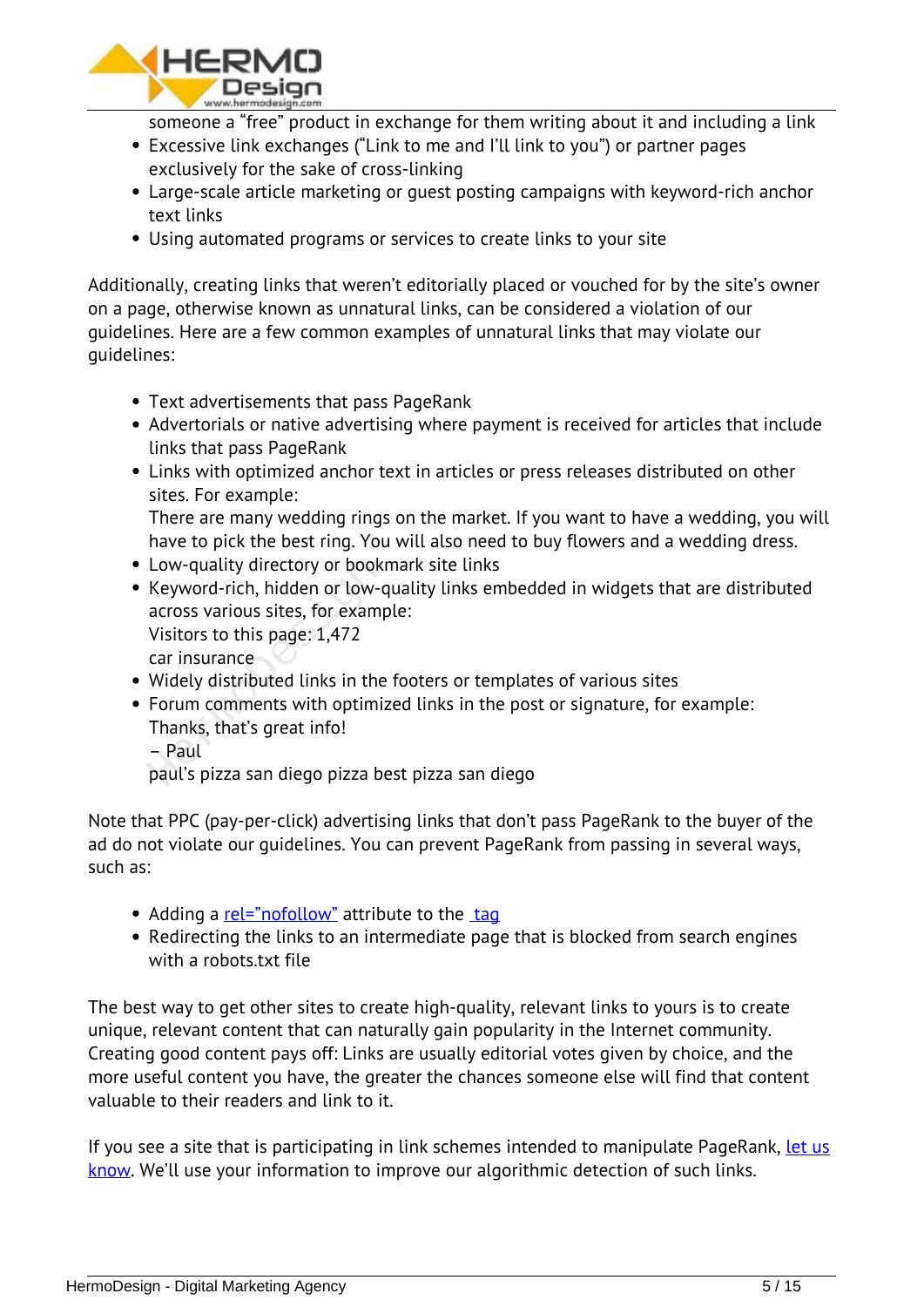

- *Buying or selling links that pass [PageRank](http://en.wikipedia.org/wiki/PageRank). This includes exchanging money for links, or posts that contain links; exchanging goods or services for links, or sending someone a "free" product in exchange for them writing about it and including a link*
- *Excessive link exchanges ("Link to me and I'll link to you") or partner pages exclusively for the sake of cross-linking*
- *Large-scale article marketing or guest posting campaigns with keyword-rich anchor text links*
- *Using automated programs or services to create links to your site*

*Additionally, creating links that weren't editorially placed or vouched for by the site's owner on a page, otherwise known as unnatural links, can be considered a violation of our guidelines. Here are a few common examples of unnatural links that may violate our guidelines:*

- *Text advertisements that pass PageRank*
- *Advertorials or native advertising where payment is received for articles that include links that pass PageRank*
- *Links with optimized anchor text in articles or press releases distributed on other sites. For example:*

*There are many wedding rings on the market. If you want to have a wedding, you will have to pick the best ring. You will also need to buy flowers and a wedding dress.*

- *Low-quality directory or bookmark site links*
- *Keyword-rich, hidden or low-quality links embedded in widgets that are distributed across various sites, for example:* There are many wedding rings<br>have to pick the best ring. You<br>Low-quality directory or bookr<br>Keyword-rich, hidden or low-q<br>across various sites, for examp<br>Visitors to this page: 1,472<br>car insurance<br>Widely distributed links

*Visitors to this page: 1,472*

*car insurance*

- *Widely distributed links in the footers or templates of various sites*
- *Forum comments with optimized links in the post or signature, for example: Thanks, that's great info!*
	- *Paul*

*paul's pizza san diego pizza best pizza san diego*

*Note that PPC (pay-per-click) advertising links that don't pass PageRank to the buyer of the ad do not violate our guidelines. You can prevent PageRank from passing in several ways, such as:*

- *Adding a [rel="nofollow"](https://support.google.com/webmasters/answer/96569) attribute to the tag*
- *Redirecting the links to an intermediate page that is blocked from search engines with a robots.txt file*

*The best way to get other sites to create high-quality, relevant links to yours is to create unique, relevant content that can naturally gain popularity in the Internet community. Creating good content pays off: Links are usually editorial votes given by choice, and the more useful content you have, the greater the chances someone else will find that content valuable to their readers and link to it.*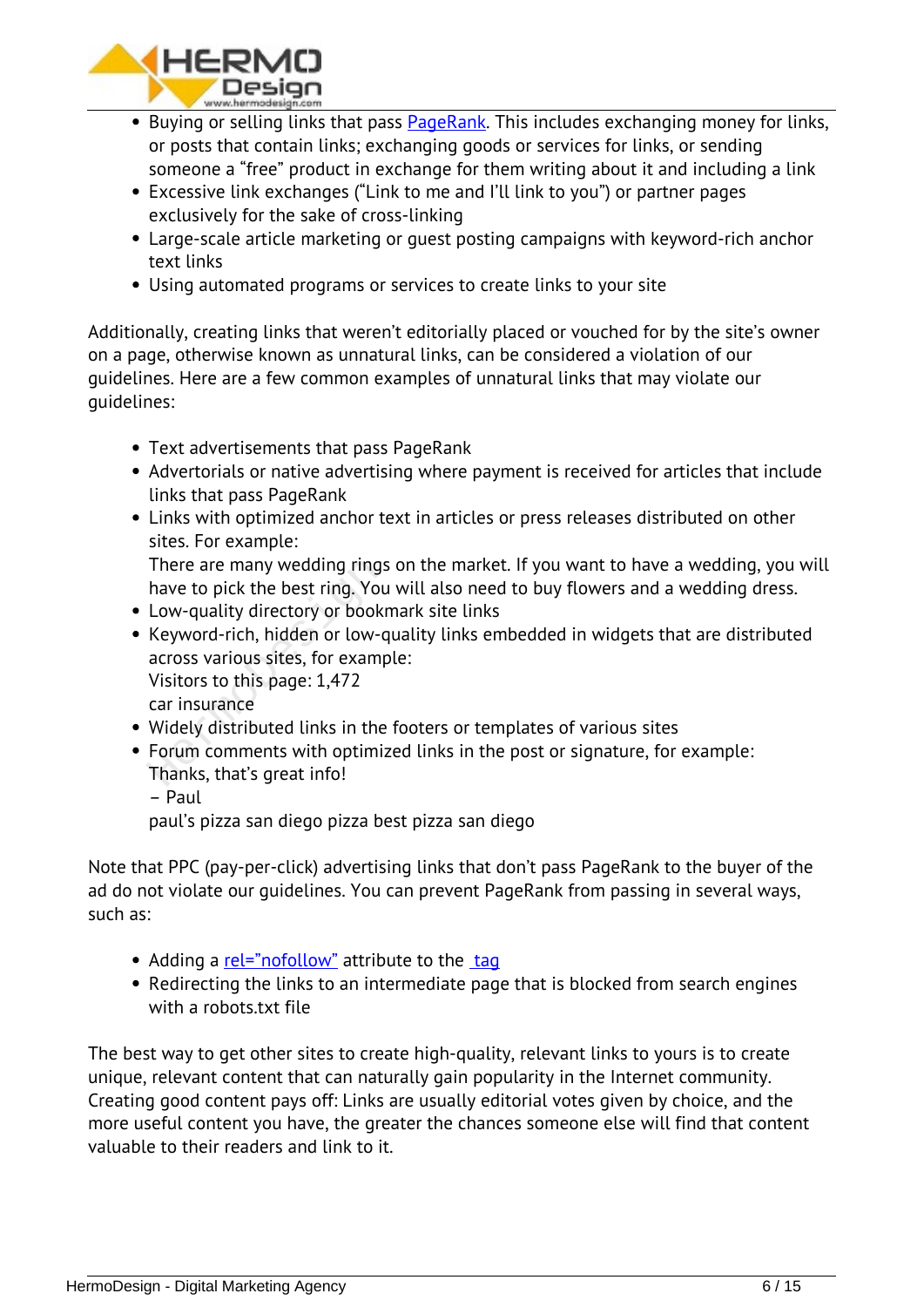

*If you see a site that is participating in link schemes intended to manipulate PageRank, [let us](https://www.google.com/webmasters/tools/paidlinks) [know](https://www.google.com/webmasters/tools/paidlinks). We'll use your information to improve our algorithmic detection of such links.*

*Creating pages with [little or no original content](https://support.google.com/webmasters/answer/66361)*

*One of the most important steps in improving your site's ranking in Google search results is to ensure that it contains plenty of rich information that includes relevant keywords, used appropriately, that indicate the subject matter of your content.*

*However, some webmasters attempt to improve their pages' ranking and attract visitors by creating pages with many words but little or no authentic content. Google will take action against domains that try to rank more highly by just showing scraped or other cookie-cutter pages that don't add substantial value to users.*

*Examples include:*

- *[Autogenerated content](https://support.google.com/webmasters/answer/2721306)*
- *Doorway pages*
- *Content from other sources. For example, [Scraped content](https://support.google.com/webmasters/answer/2721312) or low-quality guest blog posts*
- *Thin affiliate sites*

*If your site has been removed from our search results, review our [Webmaster Guidelines](https://support.google.com/webmasters/answer/35769) (including the above links) for more information. Once you've made your changes and are confident that your site no longer violates our guidelines, [submit your site for reconsideration](https://support.google.com/webmasters/answer/35843)* **Doorway pages**<br>
Content from other sources. For<br>
posts<br>
Thin affiliate sites<br>
site has been removed from ou<br>
ing the above links) for more in<br>
int that your site no longer viol

*Google Webmaster Guidelines*

# *[Cloaking](https://support.google.com/webmasters/answer/66355)*

*.*

*Cloaking refers to the practice of presenting different content or URLs to human users and search engines. Cloaking is considered a violation of Google's [Webmaster Guidelines](https://support.google.com/webmasters/answer/answer.py?answer=35769) because it provides our users with different results than they expected.*

*Some examples of cloaking include:*

- *Serving a page of HTML text to search engines, while showing a page of images or Flash to users*
- *Inserting text or keywords into a page only when the User-agent requesting the page is a search engine, not a human visitor*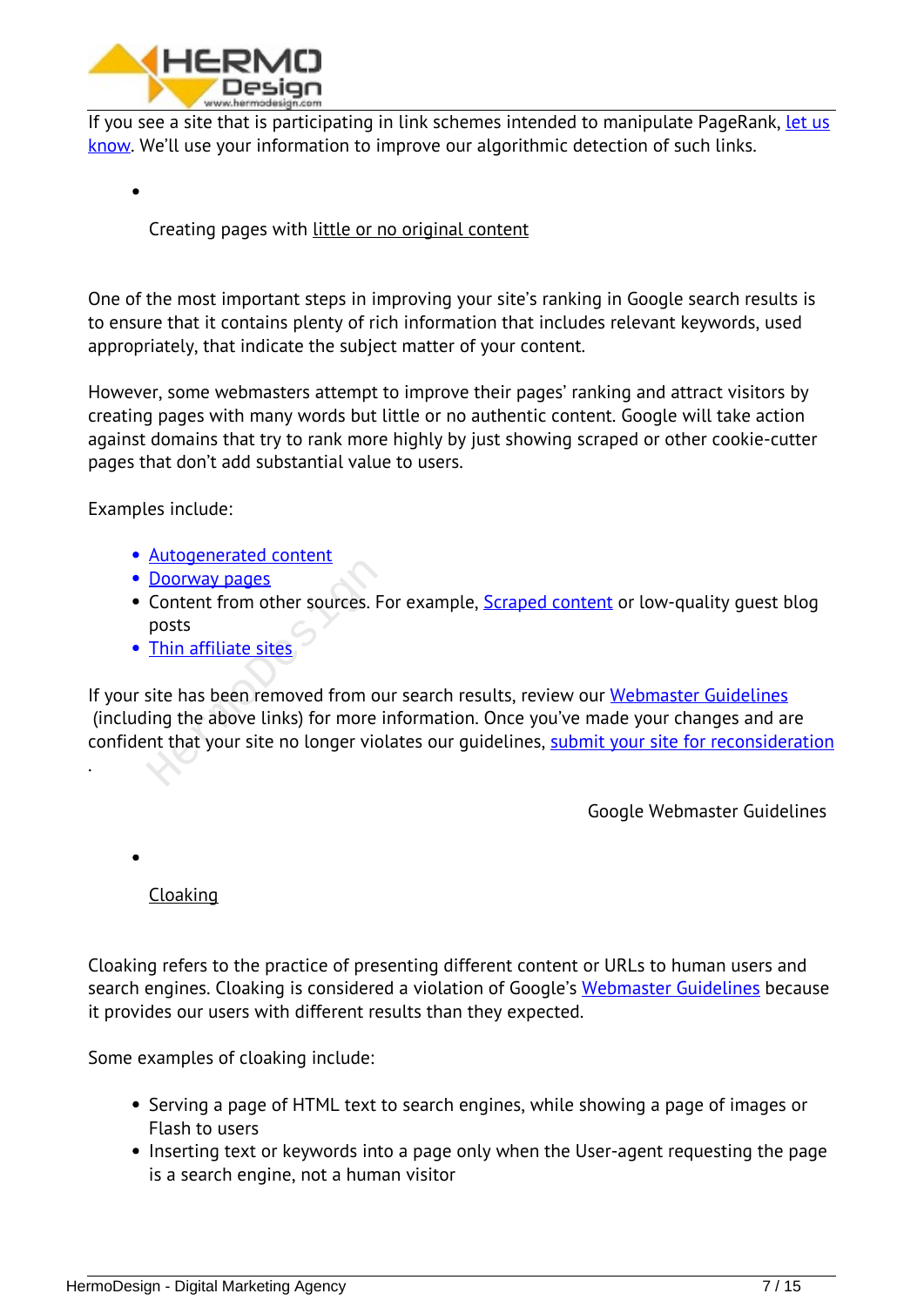

*If your site uses technologies that search engines have difficulty accessing, like JavaScript, images, or Flash, [see our recommendations](https://support.google.com/webmasters/answer/answer.py?answer=66353) for making that content accessible to search engines and users without cloaking.*

*If a site gets hacked, it's not uncommon for the hacker to use cloaking to make the hack harder for the site owner to detect. [Read more about hacked sites](https://support.google.com/webmasters/answer/answer.py?answer=2721435).*

*[Sneaky redirects](https://support.google.com/webmasters/answer/2721217)*

*Redirecting is the act of sending a visitor to a different URL than the one they initially requested. There are many good reasons to redirect one URL to another, such as when moving your site to a new address, or consolidating several pages into one.*

*However, some redirects deceive search engines or display content to human users that are different than that made available to crawlers. It's a violation of [Google Webmaster](https://support.google.com/webmasters/answer/35769) [Guidelines](https://support.google.com/webmasters/answer/35769) to redirect a user to a different page with the intent to display content other than what was made available to the search engine crawler. When a redirect is implemented in this way, a search engine might index the original page rather than follow the redirect, while users are taken to the redirect target. Like cloaking, this practise is deceptive because it attempts to display different content to users and to Googlebot, and can take a visitor somewhere other than where they expected to go.* by, a search engine might index<br>re taken to the redirect target.<br>Its to display different content there other than where they exp<br>xamples of sneaky redirects in<br>Search engines showed one ty<br>significantly different.

*Some examples of sneaky redirects include:*

- *Search engines showed one type of content while users are redirected to something significantly different.*
- *Desktop users receive a normal page, while mobile users are redirected to a completely different spam domain.*

*Using JavaScript to redirect users can be a legitimate practice. For example, if you redirect users to an internal page once they're logged in, you can use JavaScript to do so. When examining JavaScript or other redirect methods to ensure your site adheres to our guidelines, consider the intent. Keep in mind that [301 redirects](https://support.google.com/webmasters/answer/93633) are best when moving your site, but you could use a JavaScript redirect for this purpose if you don't have access to your website's server.*

*Google Webmaster Guidelines*

*[Hidden text or links](https://support.google.com/webmasters/answer/66353)*

*Hiding text or links in your content to manipulate Google's search rankings can be seen as*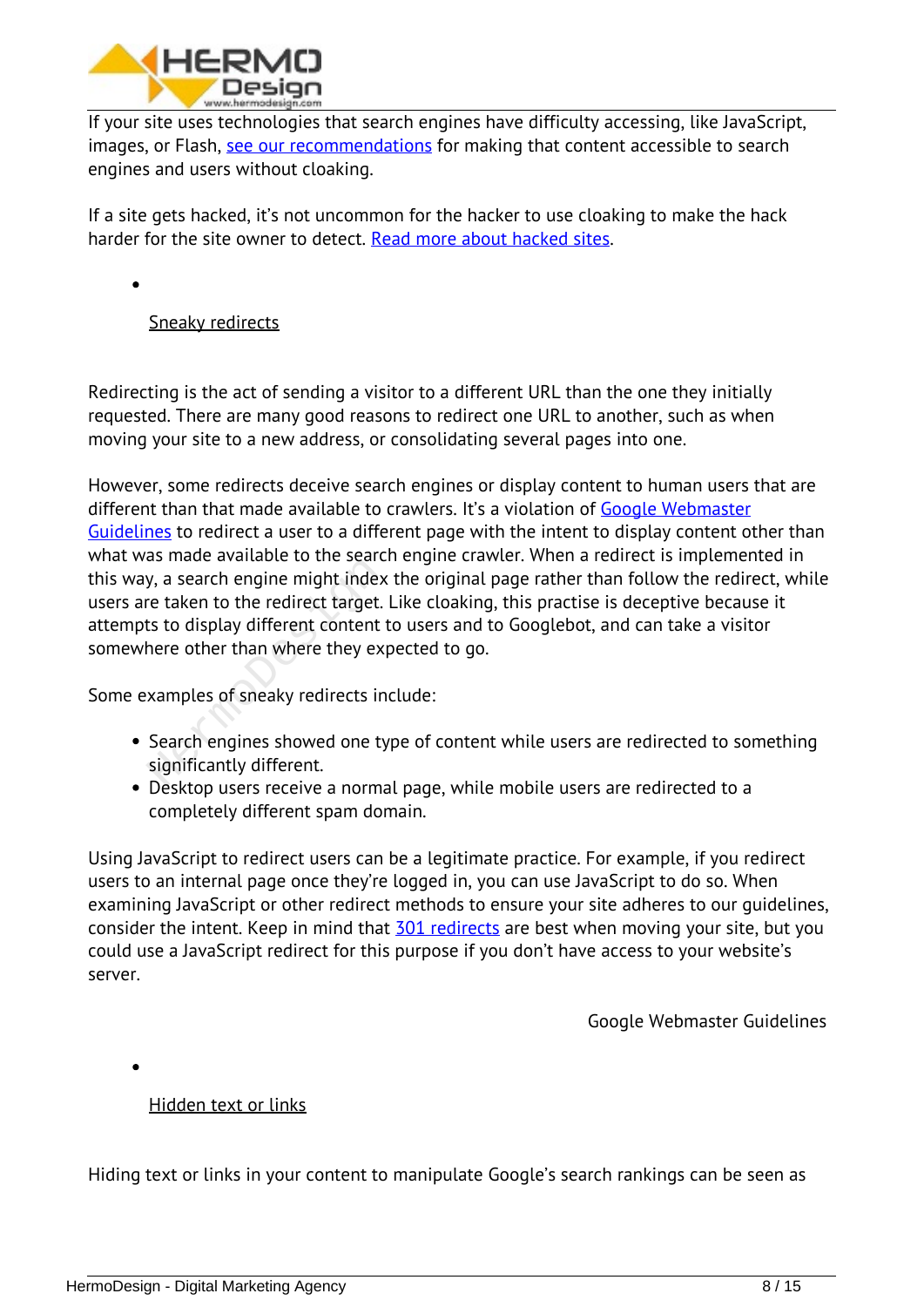

*deceptive and is a violation of Google's [Webmaster Guidelines.](https://support.google.com/webmasters/answer/35769) Text (such as excessive keywords) can be hidden in several ways, including:*

- *Using white text on a white background*
- *Locating text behind an image*
- *Using CSS to position text off-screen*
- *Setting the font size to 0*
- *Hiding a link by only linking one small character—for example, a hyphen in the middle of a paragraph*

*When evaluating your site to see if it includes hidden text or links, look for anything that's not easily viewable by visitors of your site. Are any text or links there solely for search engines rather than visitors?*

*However, not all hidden text is considered deceptive. For example, if your site includes technologies that search engines have difficulty accessing, like JavaScript, images, or Flash files, using descriptive text for these items can improve the accessibility of your site. Remember that many human visitors using screen readers, mobile browsers, browsers without plug-ins, and slow connections will not be able to view that content either and will benefit from the descriptive text as well. You can test your site's accessibility by turning off JavaScript, Flash, and images in your browser, or by using a text-only browser such as [Lynx](https://www.google.com/search?q=lynx+browser). Some tips on making your site accessible include:*

- *Images: Use the alt attribute to provide descriptive text. In addition, we recommend using a human-readable caption and descriptive text around the image. See [this](https://support.google.com/webmasters/answer/114016) article for more advice on publishing images.* from the descriptive text as we<br>ipt, Flash, and images in your b<br>ips on making your site accessi<br>Images: Use the alt attribute to<br>using a human-readable captic<br>article for more advice on pub<br>JavaScript: Place the same con<br>
- *JavaScript: Place the same content from the JavaScript in a noscript*
- *Videos: Include descriptive text about the video in HTML. You might also consider providing transcripts. See [this article](https://support.google.com/webmasters/answer/156442) for more advice on publishing videos.*
- 

# *[Doorway pages](https://support.google.com/webmasters/answer/2721311)*

*Doorways are sites or pages created to rank highly for specific search queries. They are bad for users because they can lead to multiple similar pages in user search results, where each result ends up taking the user to essentially the same destination. They can also lead users to intermediate pages that are not as useful as the final destination.*

*Here are some examples of doorways:*

- *Having multiple domain names or pages targeted at specific regions or cities that funnel users to one page*
- *Pages generated to funnel visitors into the actual usable or relevant portion of your site(s)*
- *Substantially similar pages that are closer to search results than a clearly defined,*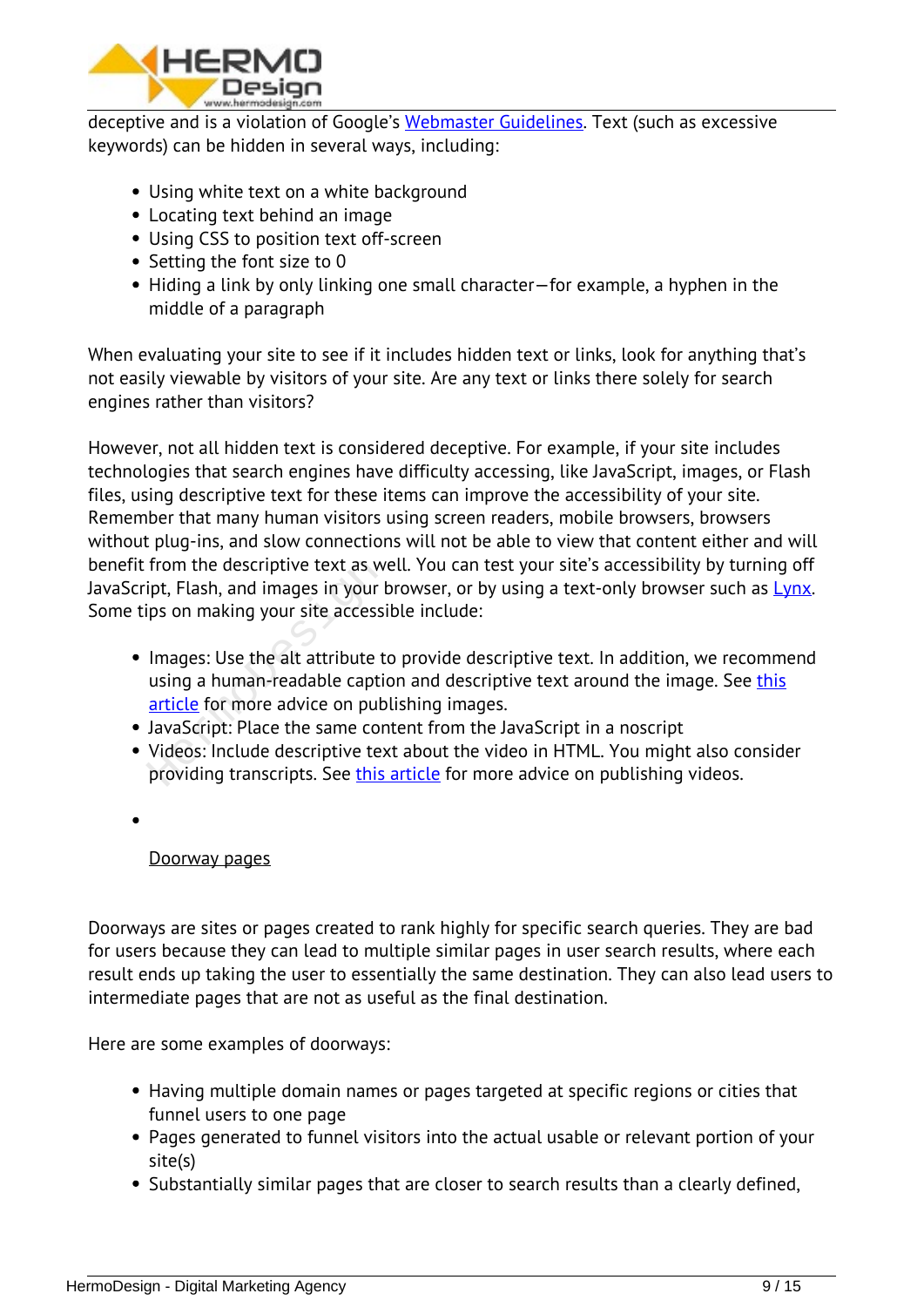

*[Scraped content](https://support.google.com/webmasters/answer/2721312)*

*Some webmasters use content is taken ("scraped") from other, more reputable sites on the assumption that increasing the volume of pages on their site is a good long-term strategy regardless of the relevance or uniqueness of that content. Purely scraped content, even from high-quality sources, may not provide any added value to your users without additional useful services or content provided by your site; it may also constitute copyright infringement in some cases. It's worthwhile to take the time to create original content that sets your site apart. This will keep your visitors coming back and will provide more useful results for users searching on Google.*

*Some examples of scraping include:*

- *Sites that copy and republish content from other sites without adding any original content or value*
- *Sites that copy content from other sites, modify it slightly (for example, by substituting synonyms or using [automated techniques](https://support.google.com/webmasters/answer/2721306)), and republish it*
- *Sites that reproduce content feeds from other sites without providing some type of unique organization or benefit to the user*
- *Sites dedicated to embedding content such as video, images, or other media from other sites without substantial added value to the user* Sites that copy content from o<br>substituting synonyms or using<br>Sites that reproduce content fe<br>unique organization or benefit<br>Sites dedicated to embedding<br>other sites without substantial

*Google Webmaster Guidelines*

*Participating in [affiliate programs without adding sufficient value](https://support.google.com/webmasters/answer/76465)*

*Our Webmaster Guidelines advise you to create websites with original content that adds value for users. This is particularly important for sites that participate in affiliate programs. Typically, affiliate websites feature product descriptions that appear on sites across that affiliate network. As a result, sites featuring mostly content from affiliate networks can suffer in Google's search rankings, because they do not have enough added value content that differentiates them from other sites on the web. Added value means additional meaningful content or features, such as additional information about price, purchasing location, or product category.*

*Google believes that pure, or "thin," affiliate websites do not provide additional value for web users, especially (but not only) if they are part of a program that distributes its content across a network of affiliates. These sites often appear to be cookie-cutter sites or template the same or similar content replicated within the same site, or across multiple domains or*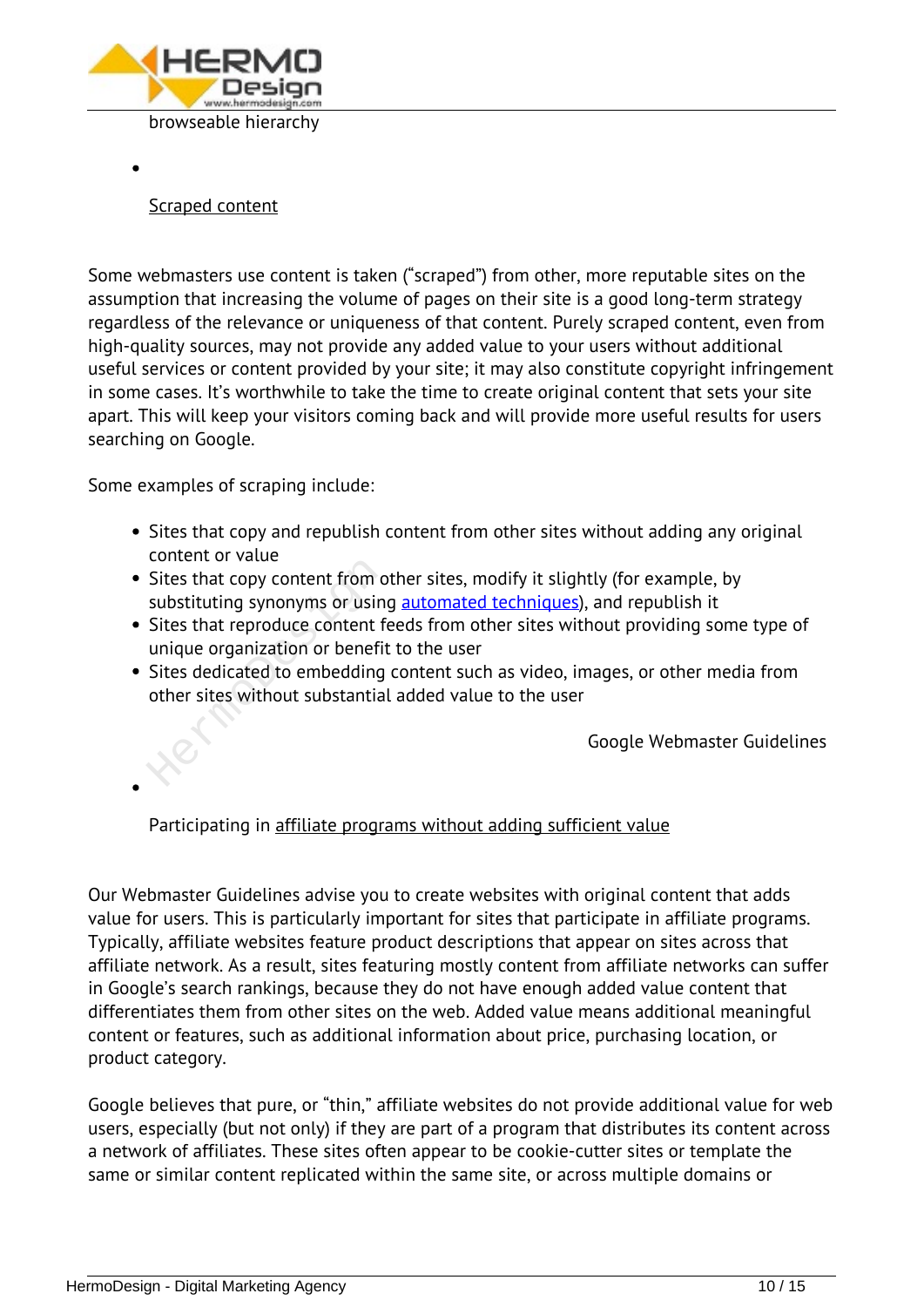

*languages. Because a search results page could return several of these sites, all with the same content, thin affiliates create a frustrating user experience.*

*Examples of thin affiliates:*

- *Pages with product affiliate links on which the product descriptions and reviews are copied directly from the original merchant without any original content or added value.*
- *Pages of product affiliation where the majority of the site is made for affiliation and contains a limited amount of original content or added value for users.*

*Not every site that participates in an affiliate program is a thin affiliate. Good affiliates add value, for example by offering original product reviews, ratings, navigation of products or categories, and product comparisons. If you participate in an affiliate program, there are a number of steps you can take to help your site stand out and differentiate your site:*

- *Affiliate program content should form only a minor part of the content of your site if the content adds no additional features.*
- *Ask yourself why a user would want to visit your site first rather than visiting the original merchant directly. Make sure your site adds substantial value beyond simply republishing content available from the original merchant.*
- *When selecting an affiliate program, choose a product category appropriate for your intended audience. The more targeted the affiliate program is to your site's content, the more value it will add and the more likely you will be to rank better in Google search results and make money from the program. For example, a well-maintained site about hiking in the Alps could consider an affiliate partnership with a supplier who sells hiking books rather than office supplies.* original merchant directly. Mal<br>republishing content available<br>When selecting an affiliate pro<br>intended audience. The more t<br>the more value it will add and<br>search results and make mone<br>site about hiking in the Alps co<br>who
- *Use your website to build community among your users. This will help build a loyal readership, and can also create a source of information on the subject you are writing about. For example, discussion forums, user reviews, and blogs all offer unique content and provide value to users.*
- *Keep your content updated and relevant. Fresh, on-topic information increases the likelihood that your content will be crawled by Googlebot and clicked on by users.*

*Pure affiliate sites consisting of content that appears in many other places on the web are highly unlikely to perform well in Google search results and maybe negatively perceived by search engines. Unique, relevant content provides value to users and distinguishes your site from other affiliates, making it more likely to rank well in Google search results.*

*Google Webmaster Guidelines*

*Loading pages with [irrelevant keywords](https://support.google.com/webmasters/answer/66358)*

*"Keyword stuffing" refers to the practice of loading a webpage with keywords or numbers in*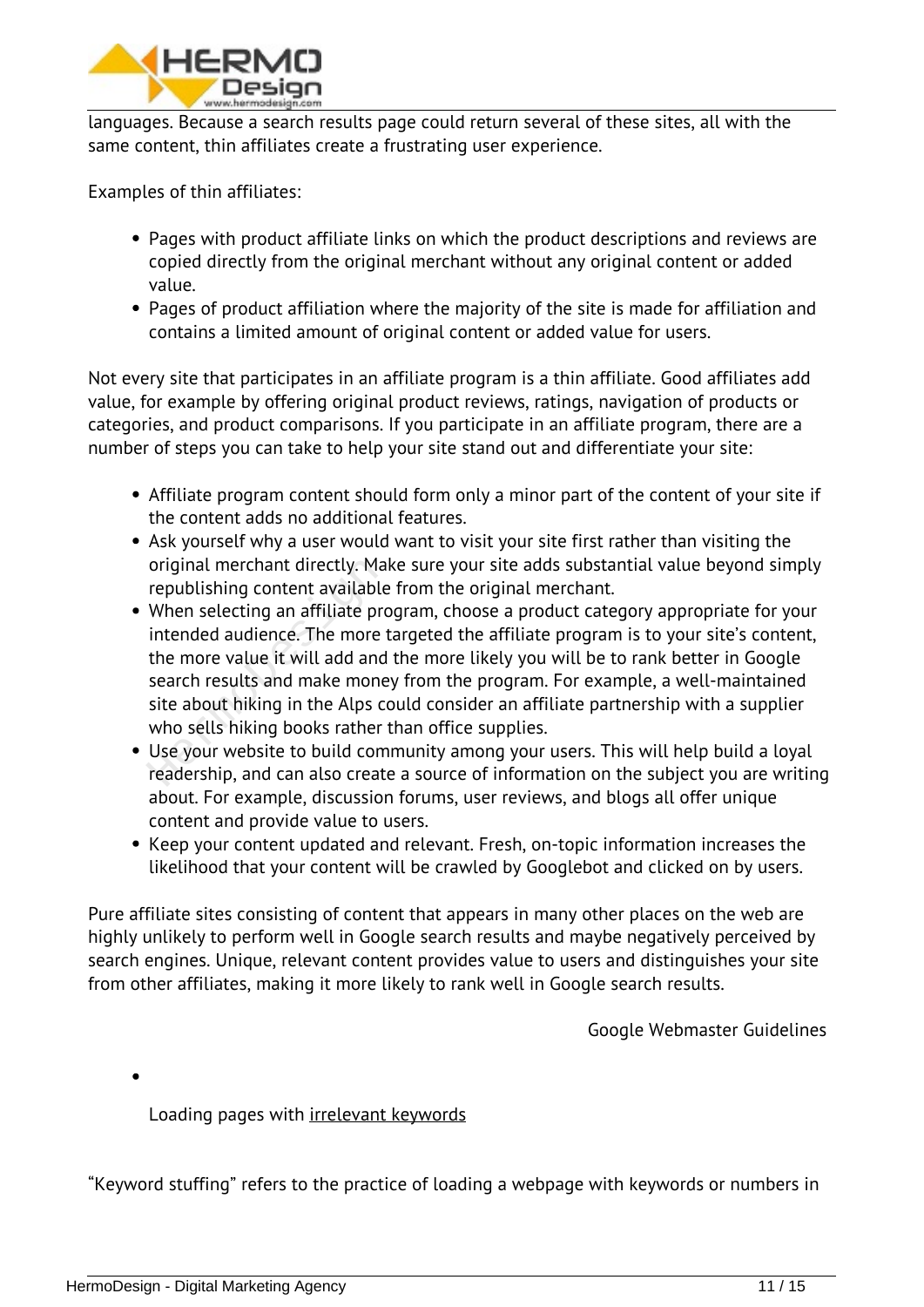

*an attempt to manipulate a site's ranking in Google search results. Often these keywords appear in a list or group, or out of context (not as natural prose). Filling pages with keywords or numbers results in a negative user experience, and can harm your site's ranking. Focus on creating useful, information-rich content that uses keywords appropriately and in context.*

*Examples of keyword stuffing include:*

- *Lists of phone numbers without substantial added value*
- *Blocks of text listing cities and states a webpage is trying to rank for*
- *Repeating the same words or phrases so often that it sounds unnatural, for example: We sell custom cigar humidors. Our custom cigar humidors are handmade. If you're thinking of buying a custom cigar humidor, please contact our custom cigar humidor specialists at [custom.cigar.humidors@example.com](mailto:custom.cigar.humidors@example.com)[.](mailto:custom.cigar.humidors@example.com.)*
- 

*Creating pages with [malicious behaviour](https://support.google.com/webmasters/answer/2721313), such as phishing or installing viruses, trojans, or other badware*

*Distributing content or software on your website that behaves in a way other than what a user expected is a violation of Google [Webmaster Guidelines](https://support.google.com/webmasters/answer/35769). This includes anything that manipulates content on the page in an unexpected way, downloads or executes files on a user's computer without their consent, or does not comply with the Google [Unwanted](https://www.google.com/about/company/unwanted-software-policy.html) [Software Policy](https://www.google.com/about/company/unwanted-software-policy.html). Google not only aims to give its users the most relevant search results for their queries but also to keep them safe on the web.* The probably discussed is a violation of Google<br>Lates content on the page in an<br>omputer without their consent<br>the page in an<br>omputer without their consent<br>the policy. Google not only aims<br>are policy. Google not only aims<br>a

*Some examples of malicious behaviour include:*

- *Changing or manipulating the location of content on a page, so that when a user thinks they're clicking on a particular link or button the click is actually registered by a different part of the page*
- *Injecting new ads or pop-ups on pages, or swapping out existing ads on a webpage with different ads, or promoting or installing software that does so*
- *Including unwanted files in a download that a user requested*
- *Installing malware, trojans, spyware, ads or viruses on a user's computer*
- *Changing a user's browser homepage or search preferences without the user's informed consent*

*Abusing [rich snippets](https://developers.google.com/search/docs/guides/intro-structured-data#structured-data-guidelines) markup*

*Be sure to follow the [general structured data guidelines](https://developers.google.com/search/docs/guides/sd-policies), as well as any guidelines specific to your structured data type; otherwise your structured data might be ineligible for rich result display in Google Search.*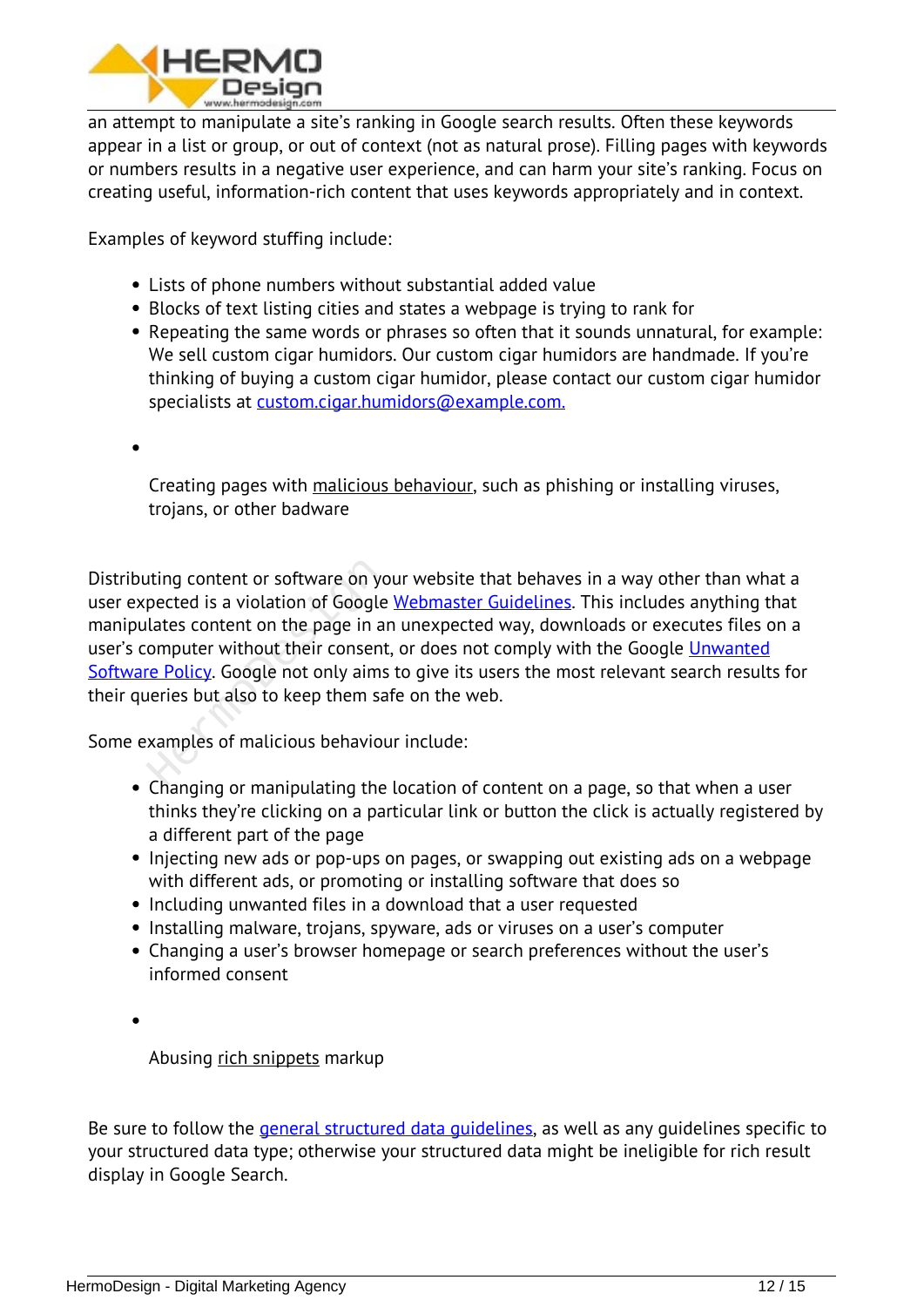

*Sending automated queries to Google*

*Google's [Terms of Service](http://accounts.google.com/TOS) do not allow the sending of automated queries of any sort to our system without express permission in advance from Google. Sending automated queries consumes resources and includes using any software (such as WebPosition Gold) to send automated queries to Google to determine how a website or webpage ranks in Google search results for various queries. In addition to rank checking, other types of automated access to Google without permission are also a violation of our [Webmaster Guidelines](https://support.google.com/webmasters/answer/35769) and Terms of Service.*

*Google Webmaster Guidelines*

*Follow good practices like these:*

*Monitoring your site for [hacking](https://support.google.com/webmasters/answer/2721435) and removing hacked content as soon as it appears*

*Hacked content is any content placed on your site without your permission as a result of vulnerabilities in your site's security. In order to protect our users and to maintain the integrity of our search results, Google tries its best to keep hacked content out of our search results. Hacked content gives poor search results to our users and can potentially install malicious content on their machines. We recommend that you keep your site secure, and clean up hacked content when you find it.* content is any content placed<br>bilities in your site's security. If<br>y of our search results, Google<br>Hacked content gives poor sea<br>us content on their machines.<br>p hacked content when you fin<br>xamples of hacking include:

*Some examples of hacking include:*

*Injected content*

*When hackers gain access to your website, they might try to inject malicious content into existing pages on your site. This often takes the form of malicious JavaScript injected directly into the site, or into iframes.*

*Added content*

*Sometimes, due to security flaws, hackers are able to add new pages to your site that contain spammy or malicious content. These pages are often meant to manipulate search engines. Your existing pages might not show signs of hacking, but these newlycreated pages could harm your site's visitors or your performance in search results.*

*Hidden content*

*Hackers might also try to subtly manipulate existing pages on your site. Their goal is to add content to your site that search engines can see but which may be harder for you and your users to spot. This can involve adding [hidden links or hidden text](https://support.google.com/webmasters/answer/66353) to a page by using CSS or HTML, or it can involve more complex changes like [cloaking](https://support.google.com/webmasters/answer/66355).*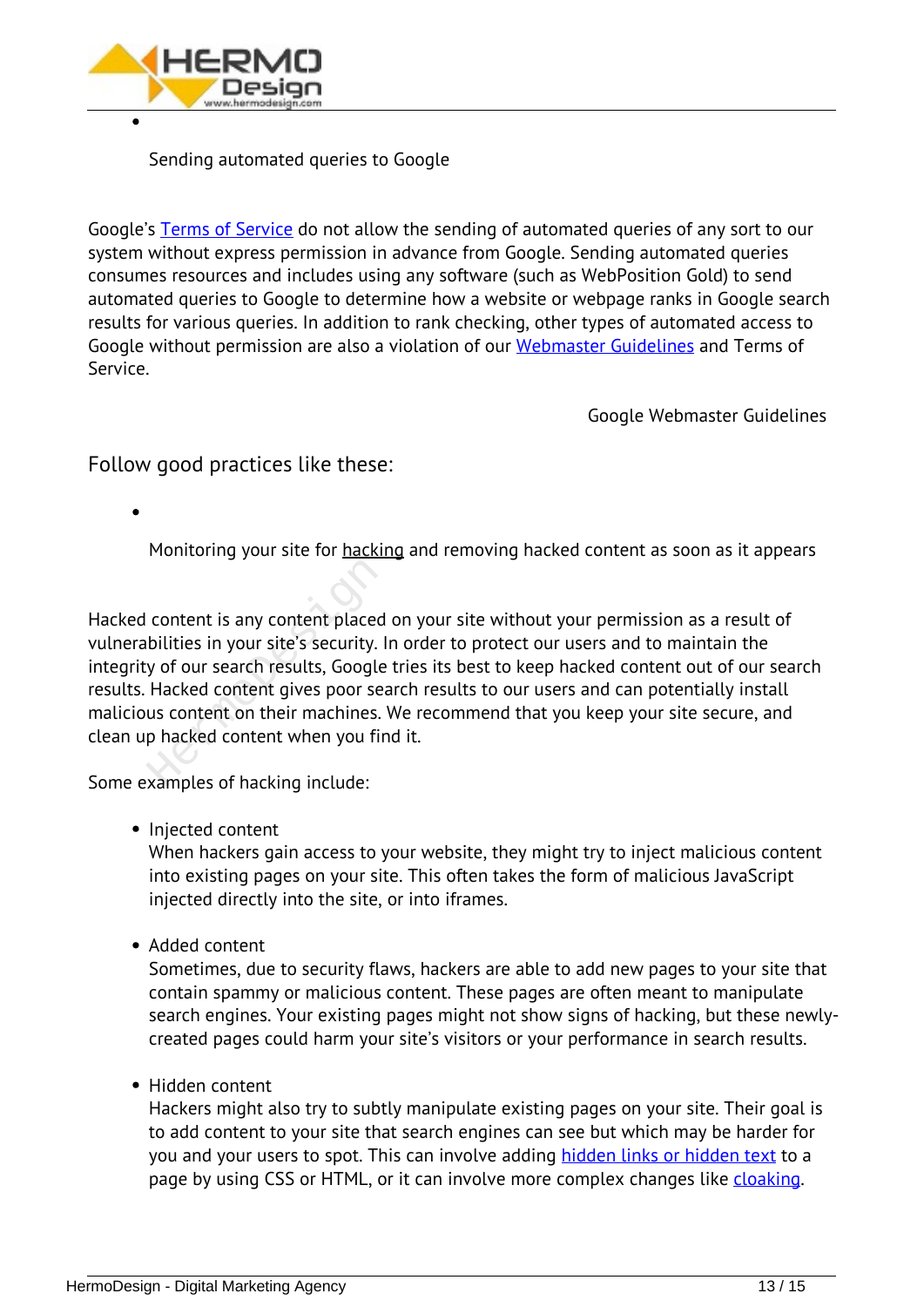

#### *Redirects*

*Hackers might inject malicious code to your website that redirects some users to harmful or spammy pages. The kind of redirect sometimes depends on referrer, useragent, or device. For example, clicking a URL in Google search results could redirect you to a suspicious page, but there is no redirect when you visit the same URL directly from a browser.*

*Remember, the most effective way to combat hacking is to prevent it from happening in the first place. Here are our tips on both preventing [hacked content](https://support.google.com/webmasters/answer/163634) and cleaning it up.*

*Google Webmaster Guidelines*

*Preventing and removing [user-generated spam](https://support.google.com/webmasters/answer/2721437) on your site*

*Google's [Webmaster Guidelines](https://support.google.com/webmasters/answer/35769) outline best practices for website owners, and the use of techniques that violate our guidelines may cause us to take action on a site. However, not all violations of our Webmaster Guidelines are related to content created intentionally by a site's owner. Sometimes, spam can be generated on a good site by malicious visitors or users. This spam is usually generated on sites that allow users to create new pages or otherwise add content to the site.*

*If you receive a warning from Google about this type of spam, the good news is that we generally believe your site is of sufficient quality that we didn't see a need to take manual action on the whole site. However, if your site has too much user-generated spam on it, that can affect our assessment of the site, which may eventually result in us taking manual action on the whole site.* Sometimes, spam can be general<br>Sometimes, spam can be general<br>to the site.<br>eceive a warning from Google and<br>ly believe your site is of sufficing<br>the whole site. However, if your assessment of the site,<br>whole site.

*Some examples of spammy user-generated content include:*

- *Spammy accounts on free hosts*
- *Spammy posts on forum threads*
- *Comment spam on blogs*

*Since spammy user-generated content can pollute Google search results, we recommend you actively monitor and remove this type of spam from your site. Here are several [tips on how to](https://support.google.com/webmasters/answer/81749) [prevent abuse of your site's public areas](https://support.google.com/webmasters/answer/81749).*

*If your site violates one or more of these guidelines, then Google may take [manual action](https://support.google.com/webmasters/answer/35843) against it. Once you have remedied the problem, you can [submit your site for reconsideration](https://support.google.com/webmasters/answer/35843)*

*\* A reconsideration request is a request to have Google review your site after you fix problems identified in a manual action notification. To learn more about manual actions and reasons why your site might receive one, read our article on <i>[manual actions.](https://support.google.com/webmasters/answer/2604824)* 

*.*